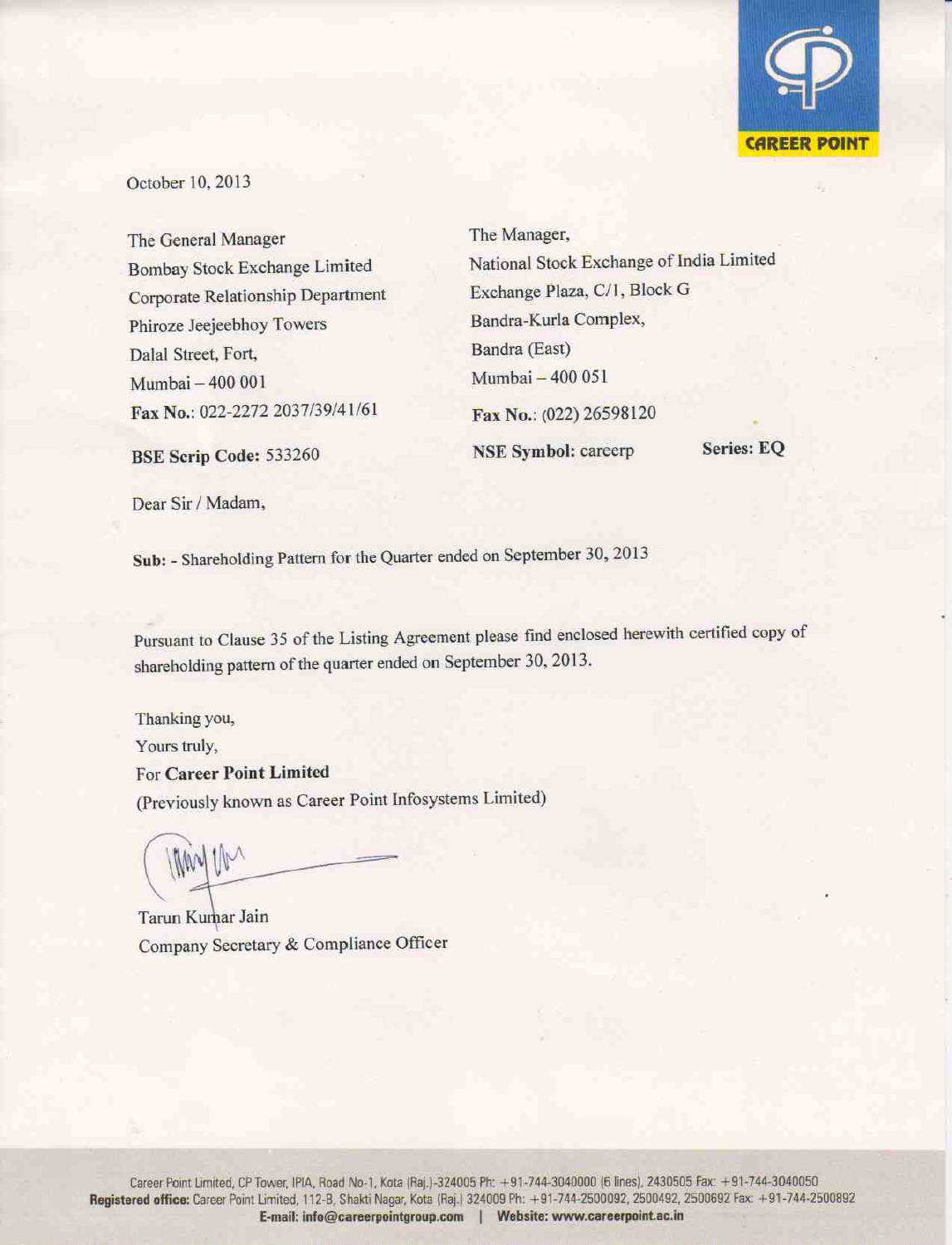

## **(I)(a) Statement showing Shareholding Pattern**

## **Name of the Company : Career Point Limited Scrip Code, Name of the scrip, class of security : CAREERP As on Date : 30-Sep-2013**

| Partly paid-up shares                                                                                       | No. of partly<br>paid-up shares     | As a % of total no.<br>of partly paid-up Shares the company     | As a % of total no. of shares of                                                         |
|-------------------------------------------------------------------------------------------------------------|-------------------------------------|-----------------------------------------------------------------|------------------------------------------------------------------------------------------|
| Held by promoter/promoter group                                                                             | $\overline{0}$                      |                                                                 | $\boldsymbol{0}$                                                                         |
| Held by public                                                                                              | $\overline{0}$                      | 0                                                               | $\boldsymbol{0}$                                                                         |
| <b>Total</b>                                                                                                | 0                                   | 0                                                               | $\boldsymbol{0}$                                                                         |
|                                                                                                             |                                     |                                                                 | As a % of total no. of shares of                                                         |
| Outstanding convertible securities                                                                          | No. of<br>outstanding<br>securities | As a % of total no. of<br>outstanding convertible<br>securities | the company, assuming full<br>conversion of the<br>convertible securities                |
| Held by promoter/promoter group                                                                             | 0                                   | 0                                                               | $\boldsymbol{0}$                                                                         |
| Held by public                                                                                              | $\boldsymbol{0}$                    | 0                                                               | $\boldsymbol{0}$                                                                         |
| <b>Total</b>                                                                                                | $\overline{0}$                      | 0                                                               | $\boldsymbol{0}$                                                                         |
| Warrants                                                                                                    | No. of warrants                     | As a % of total no. of<br>warrants                              | As a % of total no. of shares of<br>the company, assuming full<br>conversion of Warrants |
| Held by promoter/promoter group                                                                             | $\mathbf{0}$                        | 0                                                               | $\boldsymbol{0}$                                                                         |
| Held by public                                                                                              | $\boldsymbol{0}$                    | $\mathbf{0}$                                                    | $\boldsymbol{0}$                                                                         |
| <b>Total</b>                                                                                                | $\overline{0}$                      | $\overline{0}$                                                  | $\boldsymbol{0}$                                                                         |
| Total paid-up capital of the company,<br>assuming full conversion of warrants and<br>convertible securities | 18132939                            |                                                                 |                                                                                          |
| <b>Tarun Kumar Jain</b><br><b>Company Secretary</b>                                                         |                                     |                                                                 |                                                                                          |
|                                                                                                             |                                     |                                                                 |                                                                                          |
|                                                                                                             |                                     |                                                                 |                                                                                          |
| Career Point Limited: Registered Office: 112B, Shakti Nagar, Kota, Rajasthan 324009                         |                                     |                                                                 |                                                                                          |

NM)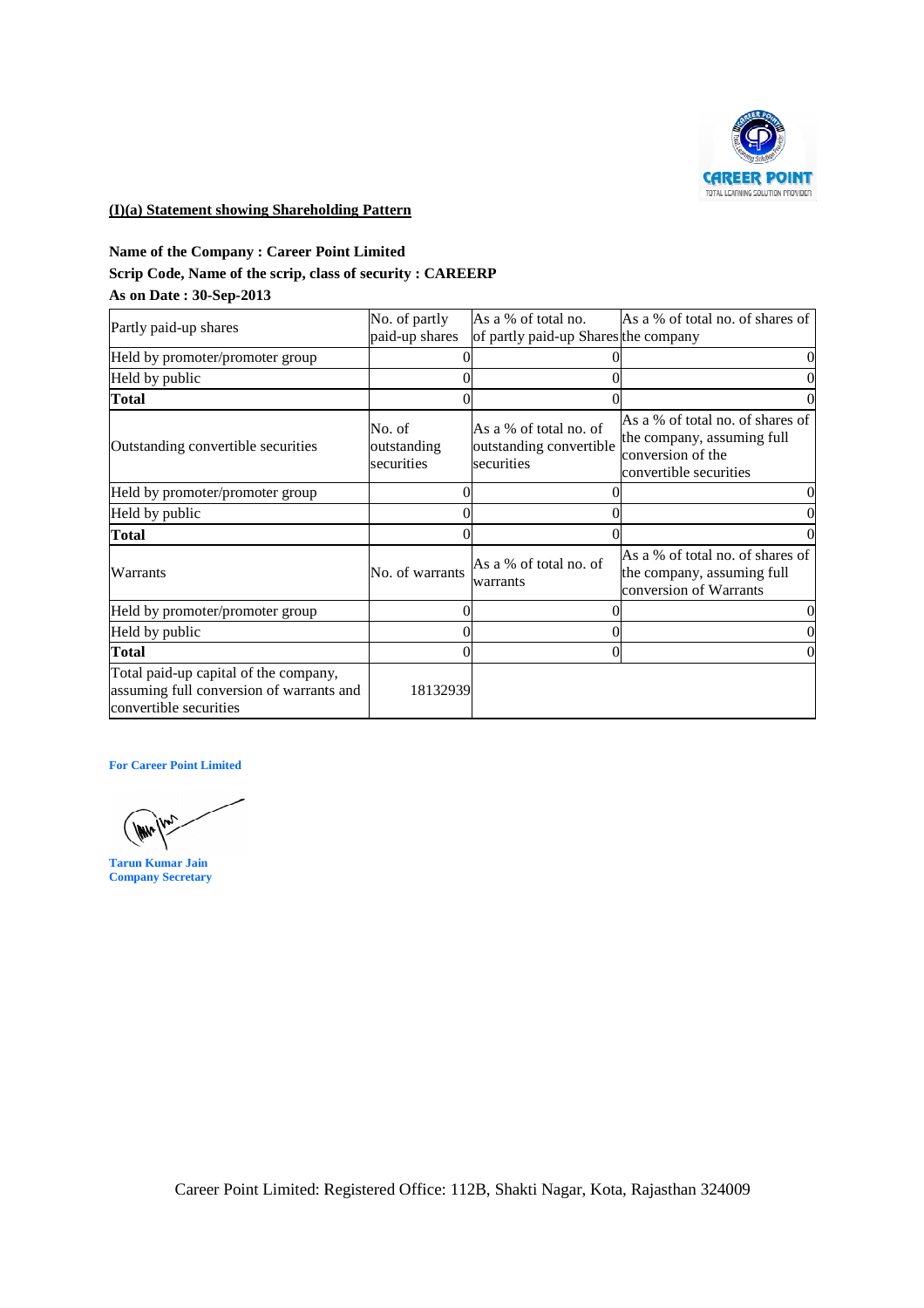

| $\bf(I)$   | shareholder                                                                                        | shareholde<br>rs         | Total                      | shares held in<br>number of dematerialized | shares               | percentage of total number of                            | <b>Shares Pledged or</b><br>otherwise encumbered |                                                         |  |
|------------|----------------------------------------------------------------------------------------------------|--------------------------|----------------------------|--------------------------------------------|----------------------|----------------------------------------------------------|--------------------------------------------------|---------------------------------------------------------|--|
|            | (II)                                                                                               | (III)                    | shares<br>(IV)             | form<br>(V)                                | of $(A+B)^1$<br>(VI) | As a percentage As a percentage<br>of $(A+B+C)$<br>(VII) | <b>Number</b><br>of shares<br>(VIII)             | As a<br>percentage<br>$(IX) = (VIII) /$<br>$(IV) * 100$ |  |
| (A)        | Promoter and Promoter Group <sup>2</sup>                                                           |                          |                            |                                            |                      |                                                          |                                                  |                                                         |  |
| (1)        | <b>Indian</b>                                                                                      |                          |                            |                                            |                      |                                                          |                                                  |                                                         |  |
| (a)        | Individuals/Hindu Undivided Family                                                                 | 5                        | 4256775                    | 4256775                                    | 23.48                | 23.48                                                    | $\mathbf{0}$                                     | 0.00                                                    |  |
| (b)        | Central Government/State Government(s)                                                             | $\theta$                 | $\boldsymbol{0}$           | $\overline{0}$                             | 0.00                 | 0.00                                                     | $\theta$                                         | $\overline{0}$                                          |  |
| (c)        | <b>Bodies Corporate</b>                                                                            | $\overline{0}$           | $\overline{0}$<br>$\theta$ | $\theta$                                   | 0.00                 | 0.00                                                     | $\Omega$                                         | $\overline{0}$<br>$\overline{0}$                        |  |
| (d)        | <b>Financial Institutions/Banks</b><br>Any Other (Total)                                           | $\overline{0}$<br>5      | 6697500                    | 6697500                                    | 0.00<br>36.94        | 0.00<br>36.94                                            | $\overline{0}$<br>$\theta$                       | 0.00                                                    |  |
| (e)        | (e1) Director/Relative                                                                             | 5                        | 6697500                    | 6697500                                    | 36.94                | 36.94                                                    | $\mathbf{0}$                                     | 0.00                                                    |  |
|            | Sub-Total $(A)(1)$                                                                                 | 10                       | 10954275                   | 10954275                                   | 60.41                | 60.41                                                    | $\theta$                                         | 0.00                                                    |  |
| (2)        | Foreign                                                                                            |                          |                            |                                            |                      |                                                          |                                                  |                                                         |  |
| (a)        | Individuals (Non-Resident Individuals/Foreign<br>Individuals)                                      | $\theta$                 | $\mathbf{0}$               | $\overline{0}$                             | 0.00                 | 0.00                                                     | $\overline{0}$                                   | 0.00                                                    |  |
| (b)        | <b>Bodies Corporate</b>                                                                            | $\overline{0}$           | $\overline{0}$             | $\overline{0}$                             | 0.00                 | 0.00                                                     | $\overline{0}$                                   | 0.00                                                    |  |
| (c)        | Institutions                                                                                       | $\overline{0}$           | $\overline{0}$             | $\overline{0}$                             | 0.00                 | 0.00                                                     | $\theta$                                         | 0.00                                                    |  |
| (d)        | Qualified Foreign Investor                                                                         | $\Omega$                 | $\overline{0}$             | $\theta$                                   | 0.00                 | 0.00                                                     | $\Omega$                                         | 0.00                                                    |  |
| (e)        | Any Other (Total)                                                                                  | $\Omega$                 | $\overline{0}$             | $\theta$                                   | 0.00                 | 0.00                                                     | $\theta$                                         | 0.00                                                    |  |
|            | Sub-Total $(A)(2)$                                                                                 | $\Omega$                 | $\overline{0}$             | $\Omega$                                   | 0.00                 | 0.00                                                     | $\theta$                                         | 0.00                                                    |  |
|            | <b>Total Shareholding of Promoter and</b><br>Promoter Group $(A)=(A)(1)+(A)(2)$                    | 10                       | 10954275                   | 10954275                                   | 60.41                | 60.41                                                    | $\theta$                                         | 0.00                                                    |  |
| (B)        | Public shareholding <sup>3</sup>                                                                   |                          |                            |                                            |                      |                                                          |                                                  |                                                         |  |
| (1)        | <b>Institutions</b>                                                                                |                          |                            |                                            |                      |                                                          |                                                  |                                                         |  |
| (a)        | Mutual Funds/UTI                                                                                   | 12                       | 2665815                    | 2665815                                    | 14.70                | 14.70                                                    | N.A                                              | N.A                                                     |  |
| (b)        | <b>Financial Institutions/Banks</b><br>Central Government/State Government(s)                      | $\mathbf{1}$<br>$\Omega$ | 20000<br>$\mathbf{0}$      | 20000<br>$\theta$                          | 0.11<br>0.00         | 0.11<br>0.00                                             | N.A<br>N.A                                       | N.A<br>N.A                                              |  |
| (c)<br>(d) | <b>Venture Capital Funds</b>                                                                       | $\theta$                 | $\boldsymbol{0}$           | $\Omega$                                   | 0.00                 | 0.00                                                     | N.A                                              | N.A                                                     |  |
| (e)        | <b>Insurance Companies</b>                                                                         | $\overline{0}$           | $\overline{0}$             | $\Omega$                                   | 0.00                 | 0.00                                                     | N.A                                              | N.A                                                     |  |
| (f)        | <b>Foreign Institutional Investors</b>                                                             |                          | 661                        | 661                                        | 0.00                 | 0.00                                                     | N.A                                              | N.A                                                     |  |
| (g)        | Foreign Venture Capital Investors                                                                  | $\mathbf 0$              | $\boldsymbol{0}$           | $\overline{0}$                             | 0.00                 | 0.00                                                     | N.A                                              | N.A.                                                    |  |
| (h)        | Qualified Foreign Investor                                                                         | $\theta$                 | $\overline{0}$             | $\theta$                                   | 0.00                 | 0.00                                                     | N.A                                              | N.A.                                                    |  |
| (i)        | Any Other (Total)                                                                                  | $\overline{0}$           | $\mathbf{0}$               | $\Omega$                                   | 0.00                 | 0.00                                                     | N.A                                              | N.A.                                                    |  |
|            | Sub-Total $(B)(1)$                                                                                 | 14                       | 2686476                    | 2686476                                    | 14.82                | 14.82                                                    | N.A                                              | N.A                                                     |  |
| (2)        | <b>Non-institutions</b>                                                                            |                          |                            |                                            |                      |                                                          |                                                  |                                                         |  |
| (a)        | <b>Bodies Corporate</b>                                                                            | 262                      | 1274078                    | 932365                                     | 7.03                 | 7.03                                                     | N.A                                              | N.A.                                                    |  |
| (b)        | Individuals - i. Individual<br>Shareholders Holding Nominal Share Capital Up<br>To > Rs. 1 Lakh.   | 13282                    | 2059155                    | 2059153                                    | 11.36                | 11.36                                                    | N.A                                              | N.A.                                                    |  |
|            | Individuals - ii. Individual Shareholders Holding<br>Nominal Share Capital In Excess Of Rs. 1 Lakh | 11                       | 374764                     | 374764                                     | 2.07                 | 2.07                                                     | N.A                                              | N.A.                                                    |  |
| (c)        | Qualified Foreign Investor                                                                         | $\overline{0}$           | $\overline{0}$             | $\overline{0}$                             | 0.00                 | 0.00                                                     | N.A                                              | N.A.                                                    |  |
| (d)        | Any Other (Total)                                                                                  | 194                      | 784191                     | 784191                                     | 4.32                 | 4.32                                                     | N.A                                              | N.A.                                                    |  |
|            | (d1) Clearing Member                                                                               | 62                       | 35636                      | 35636                                      | 0.20                 | 0.20                                                     | N.A                                              | N.A.                                                    |  |
|            | (d2) Foreign Nationals (Repat/Non Repat)                                                           | 128                      | 28159                      | 28159                                      | 0.16                 | 0.16                                                     | N.A                                              | N.A.                                                    |  |

Career Point Limited: Registered Office: 112B, Shakti Nagar, Kota, Rajasthan 324009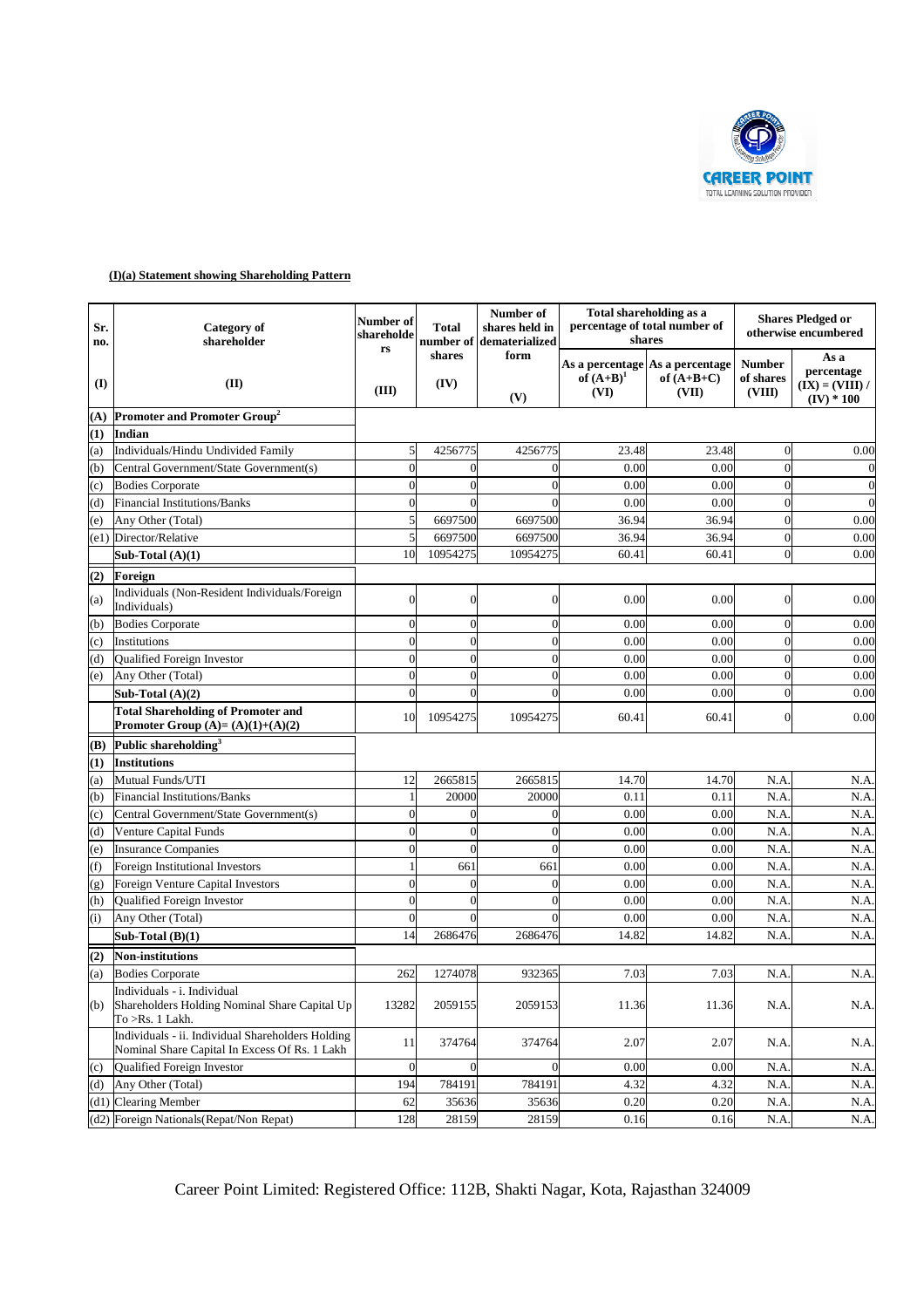

|     | (d3) Market Maker                                                                                                                                                                                                                                                                                                                                                             | $\mathbf{0}$            | $\boldsymbol{0}$           | $\mathbf{0}$         | 0.00               | 0.00           | N.A.                   | N.A.         |
|-----|-------------------------------------------------------------------------------------------------------------------------------------------------------------------------------------------------------------------------------------------------------------------------------------------------------------------------------------------------------------------------------|-------------------------|----------------------------|----------------------|--------------------|----------------|------------------------|--------------|
|     | (d4) Office Bearers                                                                                                                                                                                                                                                                                                                                                           | $\overline{0}$          | $\overline{0}$             | $\overline{0}$       | 0.00               | 0.00           | N.A                    | N.A.         |
|     | $(d5)$ Trusts                                                                                                                                                                                                                                                                                                                                                                 | 4                       | 720396                     | 720396               | 3.97               | 3.97           | N.A.                   | N.A.         |
|     | Sub-Total (B)(2)                                                                                                                                                                                                                                                                                                                                                              | 13749<br>13763          | 4492188<br>7178664         | 4150473<br>6836949   | 24.77<br>39.59     | 24.77<br>39.59 | N.A<br>N.A             | N.A.<br>N.A. |
|     | Total Public Shareholding $(B)=(B)(1)+(B)(2)$<br>TOTAL $(A)+(B)$                                                                                                                                                                                                                                                                                                              | 13773                   | 18132939                   | 17791224             | 100.00             | 100.00         | $\overline{0}$         | 0.00         |
|     |                                                                                                                                                                                                                                                                                                                                                                               |                         |                            |                      |                    |                |                        |              |
| (C) | Shares held by Custodians and against which<br>Depository Receipts have been issued                                                                                                                                                                                                                                                                                           | $\boldsymbol{0}$        | $\boldsymbol{0}$           | $\overline{0}$       | N.A.               | 0.00           | N.A.                   | N.A.         |
| C1  | Promoter and Promoter Group                                                                                                                                                                                                                                                                                                                                                   | $\overline{0}$          | $\mathbf{0}$               | $\mathbf{0}$         | N.A.               | 0.00           | N.A                    | N.A.         |
| C2  | Public<br><b>GRAND TOTAL (A)+(B)+(C)</b>                                                                                                                                                                                                                                                                                                                                      | $\overline{0}$<br>13773 | $\overline{0}$<br>18132939 | $\theta$<br>17791224 | $\rm N.A.$<br>N.A. | 0.00<br>100.00 | N.A.<br>$\overline{0}$ | N.A.<br>0.00 |
|     | <sup>1</sup> For determining public shareholding for the purpose of Clause 40A.<br><sup>2</sup> For definitions of "Promoter" and "Promoter Group", refer to Clause 40A.<br><sup>3</sup> For definitions of "Public Shareholding", refer to Clause 40A.<br><b>For Career Point Limited</b><br><b>Im</b><br><b>WANT</b><br><b>Tarun Kumar Jain</b><br><b>Company Secretary</b> |                         |                            |                      |                    |                |                        |              |
|     |                                                                                                                                                                                                                                                                                                                                                                               |                         |                            |                      |                    |                |                        |              |
|     |                                                                                                                                                                                                                                                                                                                                                                               |                         |                            |                      |                    |                |                        |              |
|     |                                                                                                                                                                                                                                                                                                                                                                               |                         |                            |                      |                    |                |                        |              |
|     |                                                                                                                                                                                                                                                                                                                                                                               |                         |                            |                      |                    |                |                        |              |
|     |                                                                                                                                                                                                                                                                                                                                                                               |                         |                            |                      |                    |                |                        |              |
|     |                                                                                                                                                                                                                                                                                                                                                                               |                         |                            |                      |                    |                |                        |              |
|     | Career Point Limited: Registered Office: 112B, Shakti Nagar, Kota, Rajasthan 324009                                                                                                                                                                                                                                                                                           |                         |                            |                      |                    |                |                        |              |

**When** 

**Tarun Kumar Jain Company Secretary**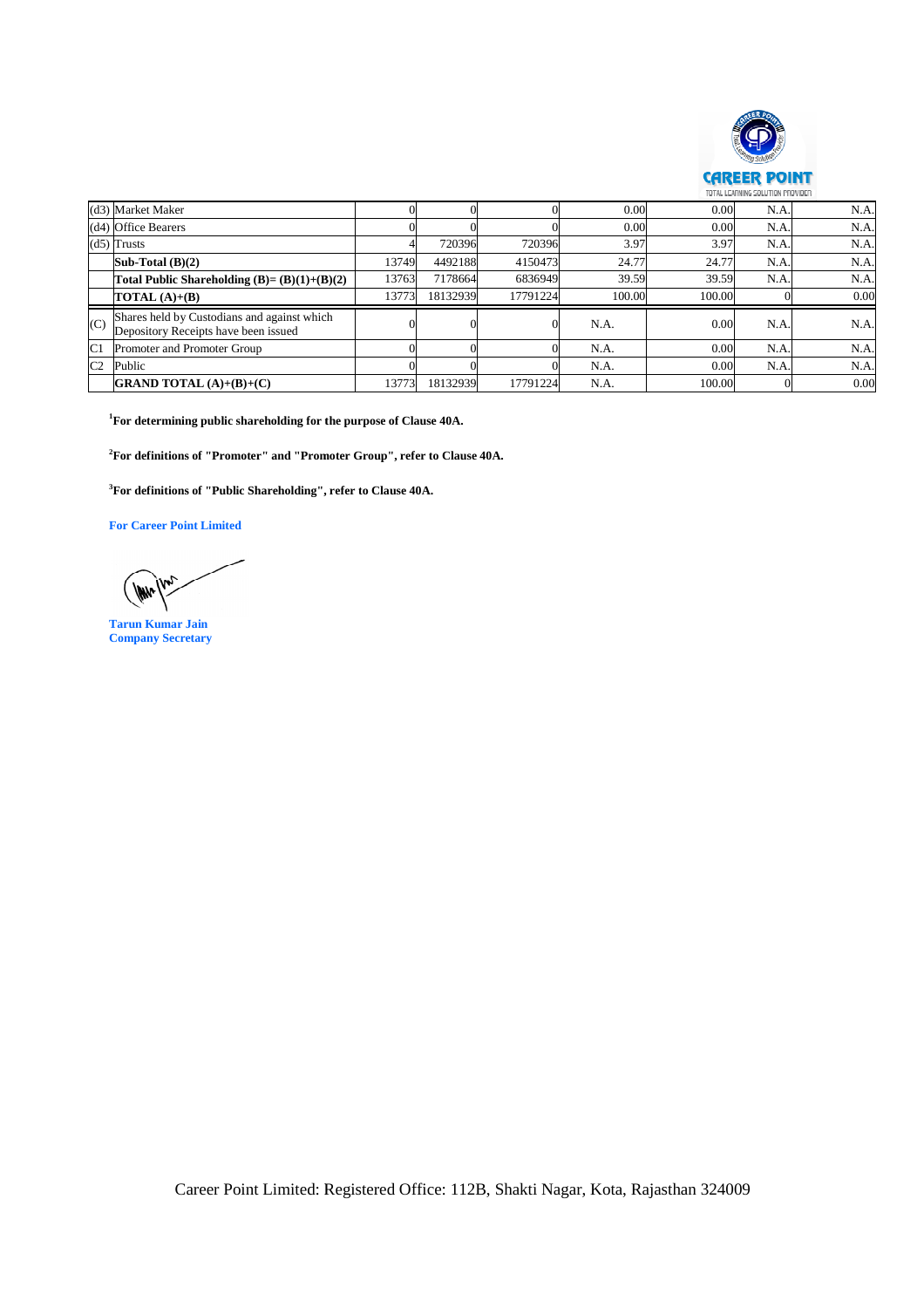

|                   |                                                                   |                                                                                     | <b>Total Shares</b><br>held |                                                                      |                                  | Shares pledged or<br>otherwise encumbered                        |                                                                                                        |                                                 | <b>Details of warrants</b>                                                      |                                                        | <b>Details of convertible</b><br>securities                                             | <b>Total shares</b><br>(including                                                                                                                         |
|-------------------|-------------------------------------------------------------------|-------------------------------------------------------------------------------------|-----------------------------|----------------------------------------------------------------------|----------------------------------|------------------------------------------------------------------|--------------------------------------------------------------------------------------------------------|-------------------------------------------------|---------------------------------------------------------------------------------|--------------------------------------------------------|-----------------------------------------------------------------------------------------|-----------------------------------------------------------------------------------------------------------------------------------------------------------|
| Sr.<br>No.<br>(I) | Name of the<br>shareholder<br>(II)                                | PAN of the<br>Shareholder<br>(III)                                                  | <b>Number</b><br>(IV)       | as a<br>$%$ of<br>grand<br>total<br>$(A) +$<br>$(B) +$<br>(C)<br>(V) | (VI)                             | as a<br>Number percentage<br>$(VII) =$<br>$(VI)$ /<br>$(IV)*100$ | as a %<br>of<br>grand<br>total<br>$(A) +$<br>$(B) +$<br>$(C)$ of<br>sub-<br>clause<br>(I)(a)<br>(VIII) | <b>Number</b><br>of<br>warrants<br>held<br>(XI) | As a $%$<br>total<br>number<br>of<br>warrants<br>of the<br>same<br>class<br>(X) | Number of<br>convertible<br>securities<br>held<br>(XI) | As a % total<br>number of<br>convertible<br>securities of<br>the same<br>class<br>(XII) | underlying<br>shares<br>assuming full<br>conversion of<br>warrants and<br>convertible<br>securities) as<br>$a\%$ of<br>diluted share<br>capital<br>(XIII) |
| $\mathbf{1}$      | Promod<br>Maheshwari                                              | ABYPM2876K                                                                          | 1484675                     | 8.19                                                                 | $\mathbf{0}$                     | 0.00                                                             | 0.00                                                                                                   | $\boldsymbol{0}$                                | 0.00                                                                            | $\boldsymbol{0}$                                       | 0.00                                                                                    | 8.19                                                                                                                                                      |
| $\overline{c}$    | Om Mahashwri                                                      | ABHPM3580H                                                                          | 1386300                     | 7.65                                                                 | $\mathbf{0}$                     | 0.00                                                             | 0.00                                                                                                   | $\boldsymbol{0}$                                | 0.00                                                                            | $\boldsymbol{0}$                                       | 0.00                                                                                    | 7.65                                                                                                                                                      |
| 3                 | Naval<br>Maheshwari                                               | ABGPM1388N                                                                          | 1385800                     | 7.64                                                                 | $\mathbf{0}$                     | $0.00\,$                                                         | 0.00                                                                                                   | $\boldsymbol{0}$                                | 0.00                                                                            | $\boldsymbol{0}$                                       | 0.00                                                                                    | 7.64                                                                                                                                                      |
| $\overline{4}$    | Gulab Chand<br>Maheshwari                                         | ABYPM2895G                                                                          | 1339500                     | 7.39                                                                 | $\mathbf{0}$                     | 0.00                                                             | 0.00                                                                                                   | $\boldsymbol{0}$                                | 0.00                                                                            | $\mathbf{0}$                                           | 0.00                                                                                    | 7.39                                                                                                                                                      |
| 5                 | Kailash Bai                                                       | ABZPK2858C                                                                          | 1339500                     | 7.39                                                                 | $\mathbf{0}$                     | 0.00                                                             | 0.00                                                                                                   | $\boldsymbol{0}$                                | 0.00                                                                            | $\boldsymbol{0}$                                       | 0.00                                                                                    | 7.39                                                                                                                                                      |
| 6                 | Neelima<br>Maheshwari                                             | ACKPM6442L                                                                          | 1339500                     | 7.39                                                                 | $\mathbf{0}$                     | 0.00                                                             | 0.00                                                                                                   | $\boldsymbol{0}$                                | 0.00                                                                            | $\boldsymbol{0}$                                       | 0.00                                                                                    | 7.39                                                                                                                                                      |
| 7                 | Rekha<br>Maheshwari                                               | AHAPM7204M                                                                          | 1339500                     | 7.39                                                                 | $\mathbf{0}$                     | 0.00                                                             | 0.00                                                                                                   | $\boldsymbol{0}$                                | 0.00                                                                            | $\boldsymbol{0}$                                       | 0.00                                                                                    | 7.39                                                                                                                                                      |
| 8                 | Shilpa<br>Maheshwari<br><b>TOTAL</b>                              | ACKPM6441K                                                                          | 1339500<br>10954275         | 7.39<br>60.41                                                        | $\mathbf{0}$<br>$\boldsymbol{0}$ | 0.00<br>0.00                                                     | 0.00<br>0.00                                                                                           | $\boldsymbol{0}$<br>$\boldsymbol{0}$            | 0.00<br>0.00                                                                    | $\mathbf{0}$<br>$\boldsymbol{0}$                       | 0.00<br>0.00                                                                            | 7.39<br>60.43                                                                                                                                             |
|                   | (Wr<br>/Wv<br><b>Tarun Kumar Jain</b><br><b>Company Secretary</b> |                                                                                     |                             |                                                                      |                                  |                                                                  |                                                                                                        |                                                 |                                                                                 |                                                        |                                                                                         |                                                                                                                                                           |
|                   |                                                                   |                                                                                     |                             |                                                                      |                                  |                                                                  |                                                                                                        |                                                 |                                                                                 |                                                        |                                                                                         |                                                                                                                                                           |
|                   |                                                                   |                                                                                     |                             |                                                                      |                                  |                                                                  |                                                                                                        |                                                 |                                                                                 |                                                        |                                                                                         |                                                                                                                                                           |
|                   |                                                                   |                                                                                     |                             |                                                                      |                                  |                                                                  |                                                                                                        |                                                 |                                                                                 |                                                        |                                                                                         |                                                                                                                                                           |
|                   |                                                                   | Career Point Limited: Registered Office: 112B, Shakti Nagar, Kota, Rajasthan 324009 |                             |                                                                      |                                  |                                                                  |                                                                                                        |                                                 |                                                                                 |                                                        |                                                                                         |                                                                                                                                                           |

**(I)(b) Statement showing Shareholding of persons belonging to the category "Promoter and Promoter Group"**

 $\frac{1}{\sqrt{1-\frac{1}{2}}\sqrt{1-\frac{1}{2}}\sqrt{1-\frac{1}{2}}\sqrt{1-\frac{1}{2}}\sqrt{1-\frac{1}{2}}\sqrt{1-\frac{1}{2}}\sqrt{1-\frac{1}{2}}\sqrt{1-\frac{1}{2}}\sqrt{1-\frac{1}{2}}\sqrt{1-\frac{1}{2}}\sqrt{1-\frac{1}{2}}\sqrt{1-\frac{1}{2}}\sqrt{1-\frac{1}{2}}\sqrt{1-\frac{1}{2}}\sqrt{1-\frac{1}{2}}\sqrt{1-\frac{1}{2}}\sqrt{1-\frac{1}{2}}\sqrt{1-\frac{1}{2}}\sqrt{1-\frac{1}{2}}\sqrt{1-\frac$ 

**Tarun Kumar Jain Company Secretary**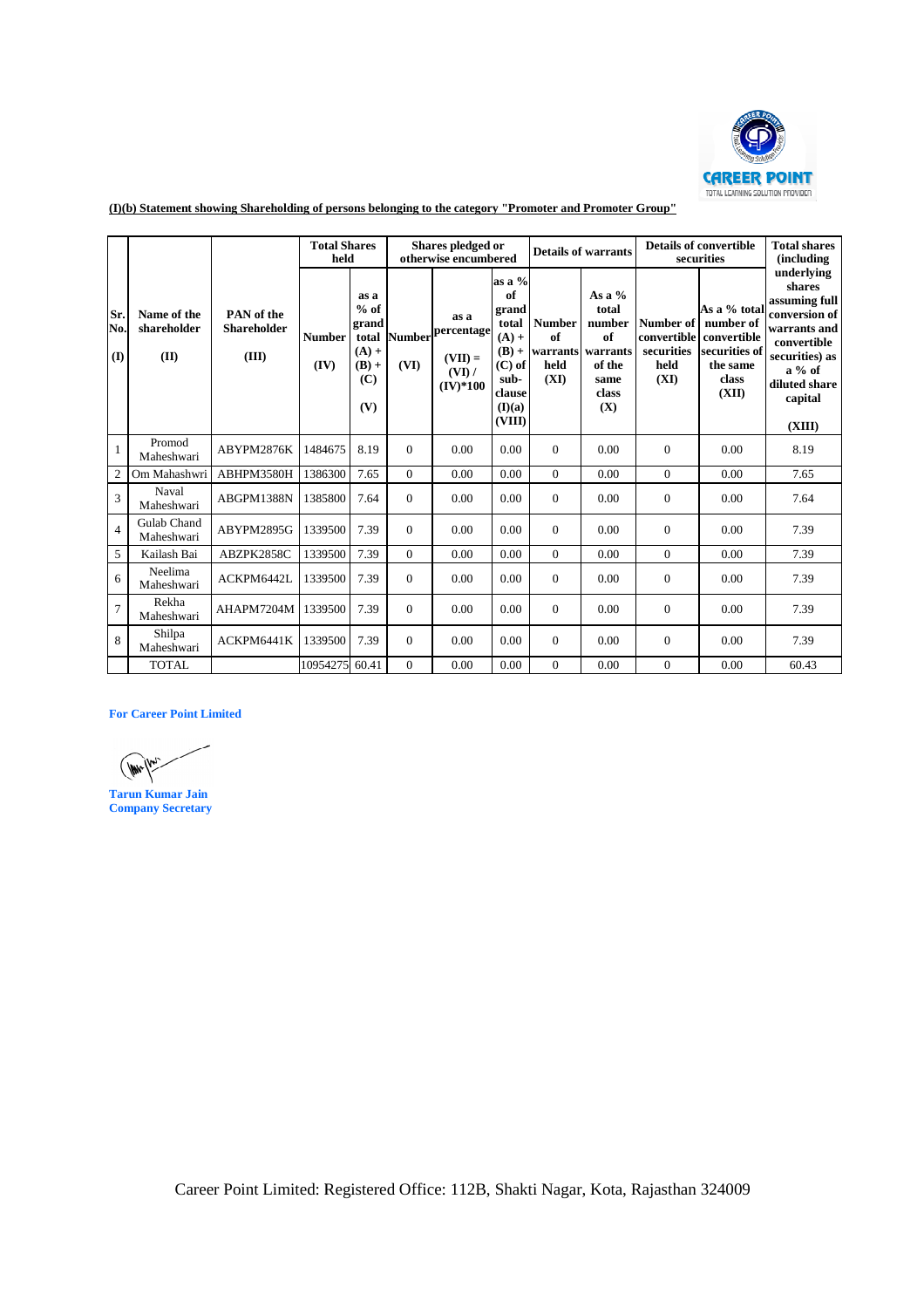

**shares**

|                                                           |                                                                                                                                   |                                  |                     | Shares as a<br>percentage of                                                                                                              |                               | <b>Details of warrants</b>                                    |                                                | <b>Details of convertible</b><br>securities                                        | <b>Total shares</b><br><i>(including)</i>                                                                                 |
|-----------------------------------------------------------|-----------------------------------------------------------------------------------------------------------------------------------|----------------------------------|---------------------|-------------------------------------------------------------------------------------------------------------------------------------------|-------------------------------|---------------------------------------------------------------|------------------------------------------------|------------------------------------------------------------------------------------|---------------------------------------------------------------------------------------------------------------------------|
| Sr.<br>No.                                                | Name of the<br>shareholder                                                                                                        | PAN of the<br><b>Shareholder</b> | Number of<br>shares | total number of<br>shares {i.e.,<br>Grand<br><b>Total</b><br>$(A)+(B)+(C)$<br>indicated in<br><b>Statement at</b><br>para(I)(a)<br>above} | Number of<br>warrants<br>held | As a % total<br>number of<br>warrants of<br>the same<br>class | Number of<br>convertible<br>securities<br>held | % w.r.t<br>total<br>number of<br>convertible<br>securities of<br>the same<br>class | underlying<br>shares<br>assuming full<br>conversion of<br>warrants and<br>convertible<br>securities) as a<br>% of diluted |
|                                                           | <b>ICICI</b><br>PRUDENCIAL<br><b>DISCOVERY</b><br><b>FUND</b>                                                                     | AAAAI0038F                       | 1144059             | 6.31                                                                                                                                      | $\boldsymbol{0}$              | 0.00                                                          | $\theta$                                       | 0.00                                                                               | 6.31                                                                                                                      |
| $\overline{2}$                                            | <b>RELIANCE</b><br><b>CAPITAL</b><br>TRUSTEE CO<br>LTD-RELIANCE<br><b>EQUITY LINKED</b><br><b>SAVING FUND-</b><br><b>SERIES-I</b> | AAATR0090B                       | 1023711             | 5.65                                                                                                                                      | $\mathbf{0}$                  | 0.00                                                          | $\mathbf{0}$                                   | 0.00                                                                               | 5.65                                                                                                                      |
| 3                                                         | <b>VOLRADO</b><br><b>VENTURE</b><br><b>PARTNERS</b>                                                                               |                                  | 681638              | 3.76                                                                                                                                      | $\mathbf{0}$                  | 0.00                                                          | $\overline{0}$                                 | 0.00                                                                               | 3.76                                                                                                                      |
| $\overline{4}$                                            | <b>FRANKLIN</b><br><b>TEMPLETON</b><br><b>PRIVATE</b><br><b>EQUITY</b><br>STRATEGY-A/C<br><b>PMS</b>                              |                                  | 558498              | 3.08                                                                                                                                      | $\boldsymbol{0}$              | 0.00                                                          | $\theta$                                       | 0.00                                                                               | 3.08                                                                                                                      |
| 5                                                         | <b>NADATHUR</b><br><b>ESTATES PVT.</b><br>LTD.                                                                                    |                                  | 341713              | 1.88                                                                                                                                      | $\overline{0}$                | 0.00                                                          | $\overline{0}$                                 | 0.00                                                                               | 1.88                                                                                                                      |
| 6                                                         | <b>DSP</b><br><b>BLACKROCK</b><br>MICRO CAP<br><b>FUND</b>                                                                        |                                  | 270147              | 1.49                                                                                                                                      | $\boldsymbol{0}$              | 0.00                                                          | $\theta$                                       | 0.00                                                                               | 1.49                                                                                                                      |
| $\overline{7}$                                            | <b>VIKAS SINGHI</b>                                                                                                               |                                  | 200220              | 1.10                                                                                                                                      | $\mathbf{0}$                  | 0.00                                                          | $\mathbf{0}$                                   | 0.00                                                                               | 1.1                                                                                                                       |
|                                                           | <b>TOTAL</b>                                                                                                                      |                                  | 4219986             | 23.27                                                                                                                                     | $\overline{0}$                | 0.00                                                          | $\theta$                                       | 0.<br>$\mathbf{0}$<br>$\boldsymbol{0}$                                             | 23.27                                                                                                                     |
| In<br><b>Tarun Kumar Jain</b><br><b>Company Secretary</b> | <b>For Career Point Limited</b>                                                                                                   |                                  |                     |                                                                                                                                           |                               |                                                               |                                                |                                                                                    |                                                                                                                           |

 $\sqrt{m^2}$ 

**Tarun Kumar Jain Company Secretary**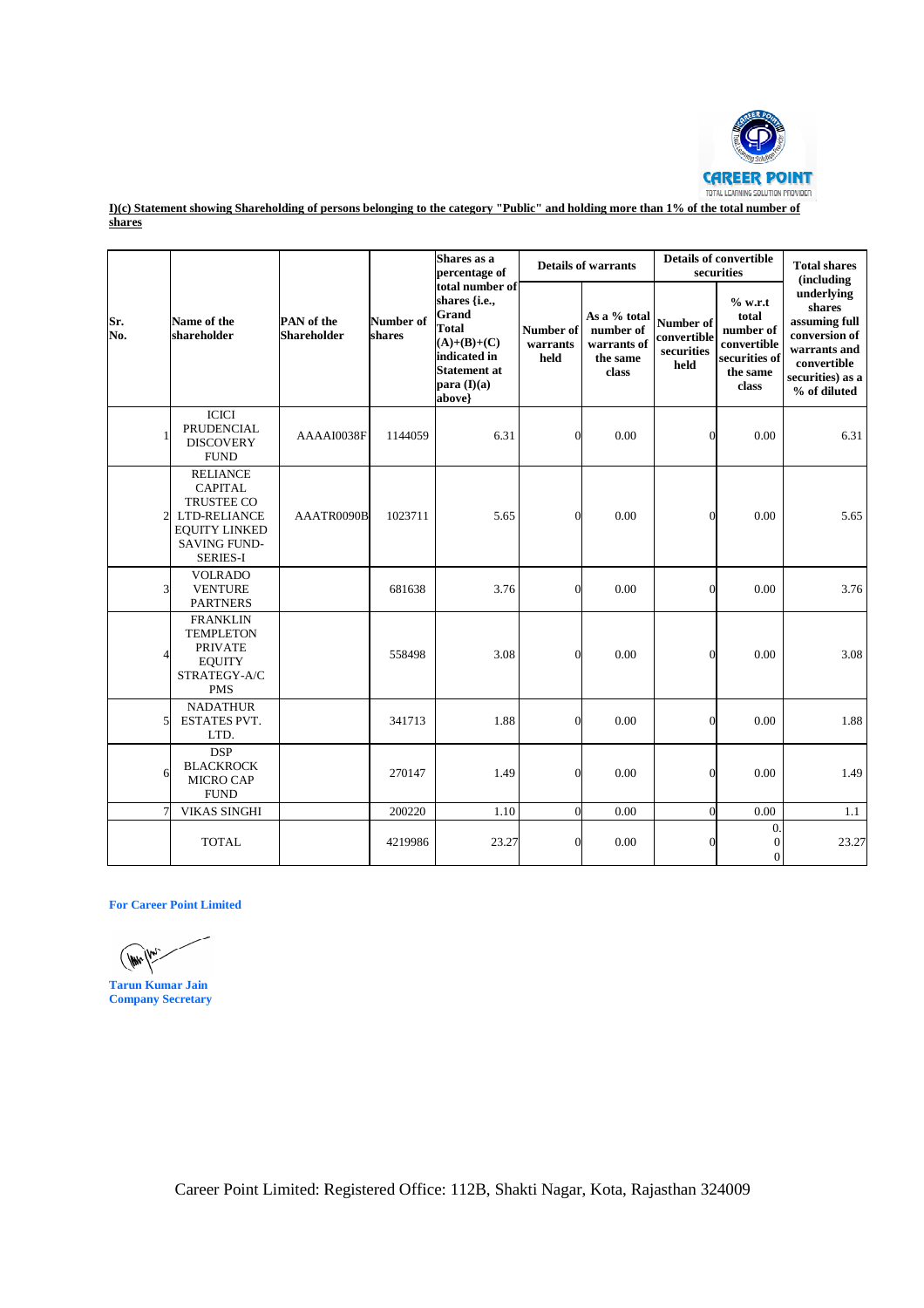

**I)(c)** Statement showing Shareholding of persons belonging to the category "Public" and holding more than 5% of the total number of **shares**

|                           |                                                                                                                                    |                                                    |                  |                          |                                                         |                                                                                                                                                     | Shares as a<br>percentage               |                                                       | <b>Details of warrants</b>                                                                                                                        |                                                                                    | <b>Details of convertible</b><br>securities                                                                                                      | <b>Total</b><br>shares                    |
|---------------------------|------------------------------------------------------------------------------------------------------------------------------------|----------------------------------------------------|------------------|--------------------------|---------------------------------------------------------|-----------------------------------------------------------------------------------------------------------------------------------------------------|-----------------------------------------|-------------------------------------------------------|---------------------------------------------------------------------------------------------------------------------------------------------------|------------------------------------------------------------------------------------|--------------------------------------------------------------------------------------------------------------------------------------------------|-------------------------------------------|
| Sr.<br>No.                | Name of the<br>shareholder                                                                                                         | <b>PAN</b> of the<br>Shareholder                   |                  | Number of<br>shares      |                                                         | of total<br>number of<br>shares {i.e.,<br>Grand<br><b>Total</b><br>$(A)+(B)+(C)$<br>indicated in<br><b>Statement</b><br>at para<br>(I)(a)<br>above} | <b>Number</b><br>of<br>warrants<br>held | As a $%$<br>total<br>warrants<br>of the<br>same class | Number of<br>number of convertible<br>securities<br>held                                                                                          | % w.r.t<br>total<br>number of<br>convertible<br>securities<br>of the<br>same class | (including<br>underlying<br>shares<br>assuming<br>full<br>conversion<br>of warrants<br>and<br>convertible<br>securities)<br>as a % of<br>diluted |                                           |
|                           | ICICI<br>PRUDENTIAL<br>DISCOVERY<br><b>FUND</b>                                                                                    |                                                    | AAAAI0038F       |                          | 1144059                                                 |                                                                                                                                                     | 6.31                                    | $\mathbf{0}$                                          | 0.00                                                                                                                                              | $\mathbf{0}$                                                                       | 0.00                                                                                                                                             | 6.31                                      |
|                           | <b>RELIANCE</b><br>CAPITAL<br><b>TRUSTEE CO</b><br><b>2LTD-RELIANCE</b><br><b>EQUITY LINKED</b><br>SAVING FUND-<br><b>SERIES-I</b> |                                                    | AAATR0090B       |                          | 1023711                                                 |                                                                                                                                                     | 5.65                                    | $\boldsymbol{0}$                                      | 0.00                                                                                                                                              | $\boldsymbol{0}$                                                                   | 0.00                                                                                                                                             | 5.65                                      |
|                           |                                                                                                                                    | TOTAL                                              |                  |                          | 2167770                                                 |                                                                                                                                                     | 11.95                                   | $\boldsymbol{0}$                                      | 0.00                                                                                                                                              | $\mathbf{0}$                                                                       | 0.00                                                                                                                                             | 11.96                                     |
| Sr.<br>No.                | Name of the shareholder                                                                                                            | <b>NAVAL</b>                                       |                  |                          | <b>PAN of the Shareholder</b>                           |                                                                                                                                                     | shares                                  | Number of locked-in                                   |                                                                                                                                                   | number of shares<br>in Statement at para<br>$(I)(a)$ above}                        | {i.e., Grand Total $(A)+(B)+(C)$ indicated                                                                                                       | Locked-in shares as a percentage of total |
| 1                         |                                                                                                                                    | <b>MAHESHWARI</b>                                  |                  |                          | ABGPM1388N                                              |                                                                                                                                                     |                                         | 1209000                                               |                                                                                                                                                   |                                                                                    | 6.67                                                                                                                                             |                                           |
| $\overline{2}$<br>3       |                                                                                                                                    | OM MAHESWARI<br><b>PRAMOD</b><br><b>MAHESHWARI</b> |                  | ABHPM3580H<br>ABYPM2876K |                                                         |                                                                                                                                                     | 1209000<br>1210000                      |                                                       |                                                                                                                                                   | 6.67<br>6.67                                                                       |                                                                                                                                                  |                                           |
|                           |                                                                                                                                    | <b>TOTAL</b>                                       |                  |                          |                                                         |                                                                                                                                                     |                                         | 3628000                                               |                                                                                                                                                   |                                                                                    | 20.01                                                                                                                                            |                                           |
|                           | (II)(a) Statement showing details of Depository Receipts (DRs)                                                                     |                                                    |                  |                          |                                                         |                                                                                                                                                     |                                         |                                                       |                                                                                                                                                   |                                                                                    |                                                                                                                                                  |                                           |
| Sr.<br>No.<br>SDRs, etc.) | <b>Type of outstanding</b><br>DR (ADRs, GDRs,                                                                                      | Number of<br>outstanding DR:                       |                  | Number of                | shares underlying<br>outstanding DRs<br>$(I)(a)$ above} |                                                                                                                                                     |                                         |                                                       | Shares underlying outstanding DRs as a<br>percentage of total number of shares {i.e., Grand<br>Total $(A)+(B)+(C)$ indicated in Statement at para |                                                                                    |                                                                                                                                                  |                                           |
|                           | <b>TOTAL</b><br><b>For Career Point Limited</b>                                                                                    |                                                    | $\boldsymbol{0}$ |                          | $\mathbf{0}$                                            |                                                                                                                                                     |                                         | 0.00                                                  |                                                                                                                                                   |                                                                                    |                                                                                                                                                  |                                           |
| M,                        |                                                                                                                                    |                                                    |                  |                          |                                                         |                                                                                                                                                     |                                         |                                                       |                                                                                                                                                   |                                                                                    |                                                                                                                                                  |                                           |
| <b>Tarun Kumar Jain</b>   |                                                                                                                                    |                                                    |                  |                          |                                                         |                                                                                                                                                     |                                         |                                                       |                                                                                                                                                   |                                                                                    |                                                                                                                                                  |                                           |
| <b>Company Secretary</b>  |                                                                                                                                    |                                                    |                  |                          |                                                         |                                                                                                                                                     |                                         |                                                       |                                                                                                                                                   |                                                                                    |                                                                                                                                                  |                                           |

| Sr.<br>No. | Name of the shareholder            | <b>PAN of the Shareholder</b> | Number of locked-in<br>shares | Locked-in shares as a percentage of total<br>number of shares<br>$\{i.e., Grand Total (A)+(B)+(C) indicated\}$<br>in Statement at para<br>$(I)(a)$ above |  |  |
|------------|------------------------------------|-------------------------------|-------------------------------|----------------------------------------------------------------------------------------------------------------------------------------------------------|--|--|
|            | <b>NAVAL</b><br><b>MAHESHWARI</b>  | ABGPM1388N                    | 1209000                       | 6.67                                                                                                                                                     |  |  |
|            | OM MAHESWARI                       | ABHPM3580H                    | 1209000                       | 6.67                                                                                                                                                     |  |  |
|            | <b>PRAMOD</b><br><b>MAHESHWARI</b> | ABYPM2876K                    | 1210000                       | 6.67                                                                                                                                                     |  |  |
|            | <b>TOTAL</b>                       |                               | 3628000                       | 20.01                                                                                                                                                    |  |  |

| Type of outstanding $\lambda$ Number of<br>Sr. DR (ADRs, GDRs,<br>No. SDRs, etc.) | outstanding DRs | Number of<br>loutstanding DRs <sup>1</sup> | Shares underlying outstanding DRs as a<br>shares underlying percentage of total number of shares {i.e., Grand<br>shares underlying Total $(A)+(B)+(C)$ indicated in Statement at para<br>$(I)(a)$ above |
|-----------------------------------------------------------------------------------|-----------------|--------------------------------------------|---------------------------------------------------------------------------------------------------------------------------------------------------------------------------------------------------------|
| <b>TOTAL</b>                                                                      |                 |                                            | 0.00                                                                                                                                                                                                    |

 $(\mathbb{W})$ 

**Tarun Kumar Jain Company Secretary**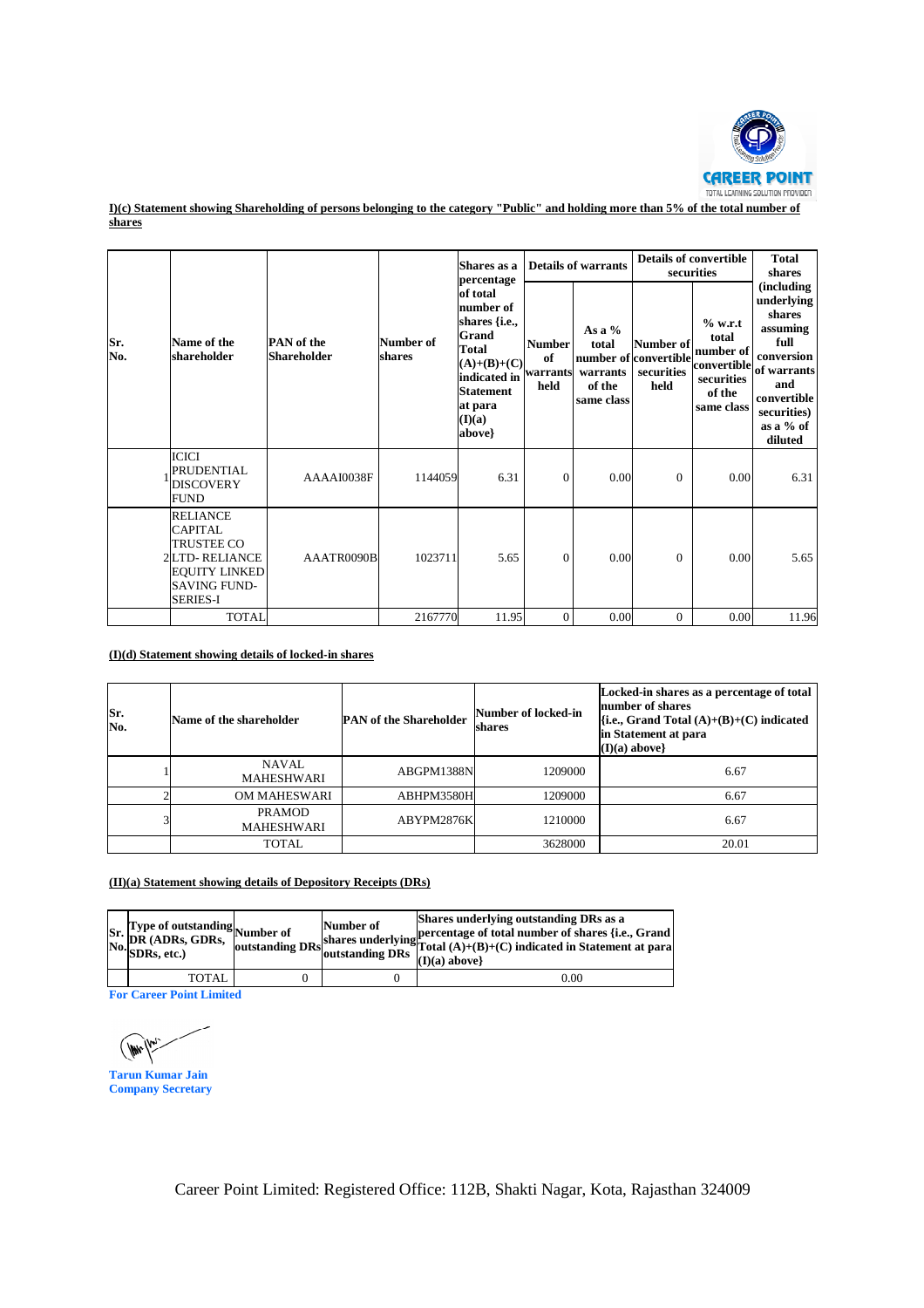

## **(II)(b) Statement showing holding of Depository Receipts (DRs), where underlying shares held by 'promoter/promoter group' are**

| Sr.<br>No. | Name of the DR Holder outstanding DR                | Type of<br>(ADRs, GDRs,<br>SDRs, etc.) | underlying<br>outstanding DRs | Number of shares Shares underlying outstanding DRs as a percentage of total<br>number of shares {i.e., Grand Total (A)+(B)+(C) indicated in<br>Statement at para (I)(a) above} |  |
|------------|-----------------------------------------------------|----------------------------------------|-------------------------------|--------------------------------------------------------------------------------------------------------------------------------------------------------------------------------|--|
|            |                                                     | <b>TOTAL</b>                           | $\boldsymbol{0}$              | $0.00\,$                                                                                                                                                                       |  |
|            | <b>For Career Point Limited</b>                     |                                        |                               |                                                                                                                                                                                |  |
|            |                                                     |                                        |                               |                                                                                                                                                                                |  |
|            | <b>Tarun Kumar Jain</b><br><b>Company Secretary</b> |                                        |                               |                                                                                                                                                                                |  |
|            |                                                     |                                        |                               |                                                                                                                                                                                |  |
|            |                                                     |                                        |                               |                                                                                                                                                                                |  |
|            |                                                     |                                        |                               |                                                                                                                                                                                |  |
|            |                                                     |                                        |                               |                                                                                                                                                                                |  |
|            |                                                     |                                        |                               |                                                                                                                                                                                |  |
|            |                                                     |                                        |                               |                                                                                                                                                                                |  |
|            |                                                     |                                        |                               |                                                                                                                                                                                |  |
|            |                                                     |                                        |                               |                                                                                                                                                                                |  |
|            |                                                     |                                        |                               |                                                                                                                                                                                |  |
|            |                                                     |                                        |                               |                                                                                                                                                                                |  |

 $\sqrt{\frac{1}{2}}$ 

**Tarun Kumar Jain Company Secretary**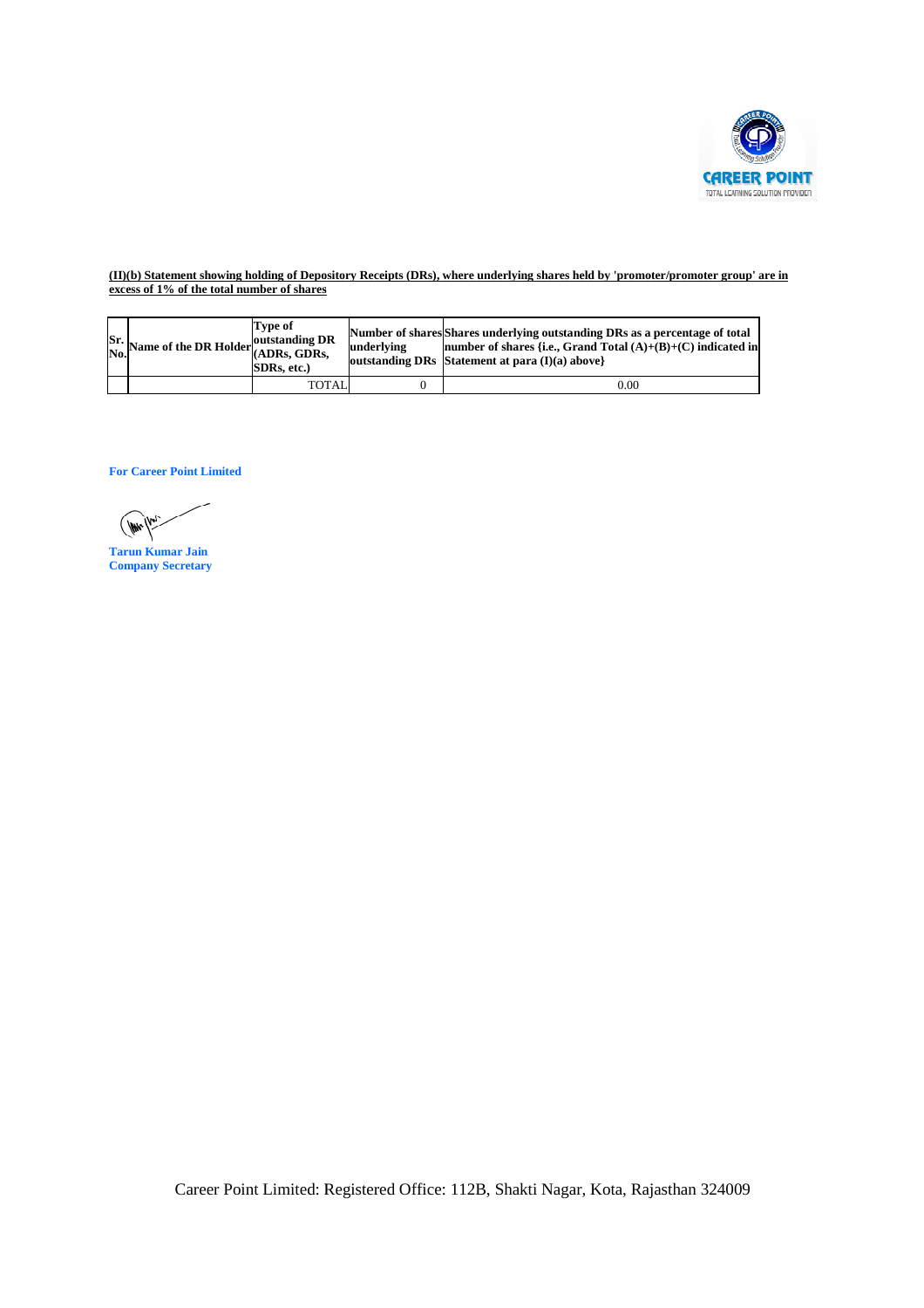

**(III)** (a) Statement showing the voting pattern of shareholders, if more than one class of shares/securities is issued by the issuer.

| Sr.<br>no. | <b>Category</b> of<br>shareholder                                                                     |                         | <b>Number of Voting Rights</b><br>held in each class of<br>securities |                  | <b>Total Voting</b><br><b>Rights</b><br>$(III+IV+V)$ |                                           | <b>Total Voting Rights i.e. (VI)</b>      |
|------------|-------------------------------------------------------------------------------------------------------|-------------------------|-----------------------------------------------------------------------|------------------|------------------------------------------------------|-------------------------------------------|-------------------------------------------|
| (I)        | (II)                                                                                                  | <b>Class X</b><br>(III) | <b>Class Y</b><br>(IV)                                                | Class Z<br>(V)   | (VI)                                                 | As a<br>percentage of<br>$(A+B)$<br>(VII) | As a percentage<br>of $(A+B+C)$<br>(VIII) |
| (A)        | Promoter and Promoter Group <sup>2</sup>                                                              |                         |                                                                       |                  |                                                      |                                           |                                           |
| (1)        | Indian                                                                                                |                         |                                                                       |                  |                                                      |                                           |                                           |
| (a)        | Individuals/Hindu Undivided Family                                                                    | $\boldsymbol{0}$        | $\overline{0}$                                                        | $\boldsymbol{0}$ | $\boldsymbol{0}$                                     | 0.00                                      | 0.00                                      |
| (b)        | Central Government/State Government(s)                                                                | $\overline{0}$          | $\Omega$                                                              | $\mathbf{0}$     | $\overline{0}$                                       | 0.00                                      | 0.00                                      |
| (c)        | <b>Bodies Corporate</b>                                                                               | $\overline{0}$          | $\overline{0}$                                                        | $\mathbf{0}$     | $\overline{0}$                                       | 0.00                                      | 0.00                                      |
| (d)        | <b>Financial Institutions/Banks</b>                                                                   | $\mathbf{0}$            | $\Omega$                                                              | $\mathbf{0}$     | $\overline{0}$                                       | 0.00                                      | 0.00                                      |
| (e)        | Any Other (Total)                                                                                     | $\mathbf{0}$            | $\overline{0}$                                                        | $\mathbf{0}$     | $\overline{0}$                                       | 0.00                                      | 0.00                                      |
|            | Sub-Total $(A)(1)$                                                                                    | $\theta$                | $\overline{0}$                                                        | $\theta$         | $\overline{0}$                                       | 0.00                                      | 0.00                                      |
| (2)        | Foreign                                                                                               |                         |                                                                       |                  |                                                      |                                           |                                           |
| (a)        | Individuals (Non-Resident Individuals/Foreign<br>Individuals)                                         | $\overline{0}$          | $\overline{0}$                                                        | $\overline{0}$   | $\overline{0}$                                       | 0.00                                      | 0.00                                      |
| (b)        | <b>Bodies Corporate</b>                                                                               | $\overline{0}$          | $\theta$                                                              | $\overline{0}$   | $\overline{0}$                                       | 0.00                                      | 0.00                                      |
| (c)        | Institutions                                                                                          | $\overline{0}$          | $\theta$                                                              | $\overline{0}$   | $\overline{0}$                                       | 0.00                                      | 0.00                                      |
| (d)        | Qualified Foreign Investor                                                                            | $\theta$                | $\Omega$                                                              | $\theta$         | $\theta$                                             | 0.00                                      | 0.00                                      |
| (e)        | Any Other (Total)                                                                                     | $\overline{0}$          | $\theta$                                                              | $\mathbf{0}$     | $\overline{0}$                                       | 0.00                                      | 0.00                                      |
|            | Sub-Total $(A)(2)$                                                                                    | $\overline{0}$          | $\overline{0}$                                                        | $\overline{0}$   | $\overline{0}$                                       | 0.00                                      | 0.00                                      |
|            | <b>Total Shareholding of Promoter and</b><br>Promoter Group $(A)=(A)(1)+(A)(2)$                       | $\overline{0}$          | $\Omega$                                                              | $\Omega$         | $\theta$                                             | 0.00                                      | 0.00                                      |
| (B)        | <b>Public shareholding</b>                                                                            |                         |                                                                       |                  |                                                      |                                           |                                           |
| $\bf(1)$   | <b>Institutions</b>                                                                                   |                         |                                                                       |                  |                                                      |                                           |                                           |
| (a)        | Mutual Funds/UTI                                                                                      | $\boldsymbol{0}$        | $\overline{0}$                                                        | $\mathbf 0$      | $\boldsymbol{0}$                                     | 0.00                                      | 0.00                                      |
| (b)        | <b>Financial Institutions/Banks</b>                                                                   | $\overline{0}$          | $\theta$                                                              | $\mathbf{0}$     | $\overline{0}$                                       | 0.00                                      | 0.00                                      |
| (c)        | Central Government/State Government(s)                                                                | $\overline{0}$          | $\theta$                                                              | $\overline{0}$   | $\overline{0}$                                       | 0.00                                      | 0.00                                      |
| (d)        | Venture Capital Funds                                                                                 | $\overline{0}$          | $\theta$                                                              | $\overline{0}$   | $\overline{0}$                                       | 0.00                                      | 0.00                                      |
| (e)        | <b>Insurance Companies</b>                                                                            | $\overline{0}$          | $\Omega$                                                              | $\mathbf{0}$     | $\overline{0}$                                       | 0.00                                      | 0.00                                      |
| (f)        | Foreign Institutional Investors                                                                       | $\overline{0}$          | $\theta$                                                              | $\mathbf{0}$     | $\theta$                                             | 0.00                                      | 0.00                                      |
| (g)        | Foreign Venture Capital Investors                                                                     | $\overline{0}$          | $\overline{0}$                                                        | $\overline{0}$   | $\overline{0}$                                       | 0.00                                      | 0.00                                      |
| (h)        | Qualified Foreign Investor                                                                            | $\overline{0}$          | $\overline{0}$                                                        | $\overline{0}$   | $\overline{0}$                                       | 0.00                                      | 0.00                                      |
| (h)        | Any Other (Total)                                                                                     | $\Omega$                | $\theta$                                                              | $\Omega$         | $\theta$                                             | 0.00                                      | 0.00                                      |
|            | Sub-Total $(B)(1)$                                                                                    | $\boldsymbol{0}$        | $\overline{0}$                                                        | $\overline{0}$   | $\overline{0}$                                       | 0.00                                      | 0.00                                      |
|            | <b>Non-institutions</b>                                                                               |                         |                                                                       |                  |                                                      |                                           |                                           |
| (2)        |                                                                                                       | $\overline{0}$          | $\overline{0}$                                                        | $\overline{0}$   | $\boldsymbol{0}$                                     | 0.00                                      | 0.00                                      |
| (a)        | <b>Bodies Corporate</b><br>Individuals - i. Individual                                                | $\overline{0}$          | $\overline{0}$                                                        | $\overline{0}$   |                                                      | 0.00                                      |                                           |
| (b)        | Shareholders Holding Nominal Share Capital<br>$Up$ To $>Rs$ . 1 Lakh.                                 |                         |                                                                       |                  | 0                                                    |                                           | 0.00                                      |
|            | Individuals - ii. Individual Shareholders<br>Holding Nominal Share Capital In Excess Of<br>Rs. 1 Lakh | $\overline{0}$          | $\overline{0}$                                                        | $\mathbf{0}$     | $\boldsymbol{0}$                                     | 0.00                                      | 0.00                                      |
| (c)        | Qualified Foreign Investor                                                                            | $\overline{0}$          | $\overline{0}$                                                        | $\overline{0}$   | $\boldsymbol{0}$                                     | 0.00                                      | 0.00                                      |
| (d)        | Any Other (Total)                                                                                     | $\boldsymbol{0}$        | $\overline{0}$                                                        | $\mathbf{0}$     | $\overline{0}$                                       | 0.00                                      | 0.00                                      |
|            | Sub-Total $(B)(2)$                                                                                    | $\boldsymbol{0}$        | $\overline{0}$                                                        | $\overline{0}$   | $\boldsymbol{0}$                                     | 0.00                                      | 0.00                                      |
|            | <b>Total Public Shareholding (B)=</b>                                                                 | $\overline{0}$          | $\overline{0}$                                                        | $\theta$         | $\theta$                                             | 0.00                                      | 0.00                                      |

Career Point Limited: Registered Office: 112B, Shakti Nagar, Kota, Rajasthan 324009